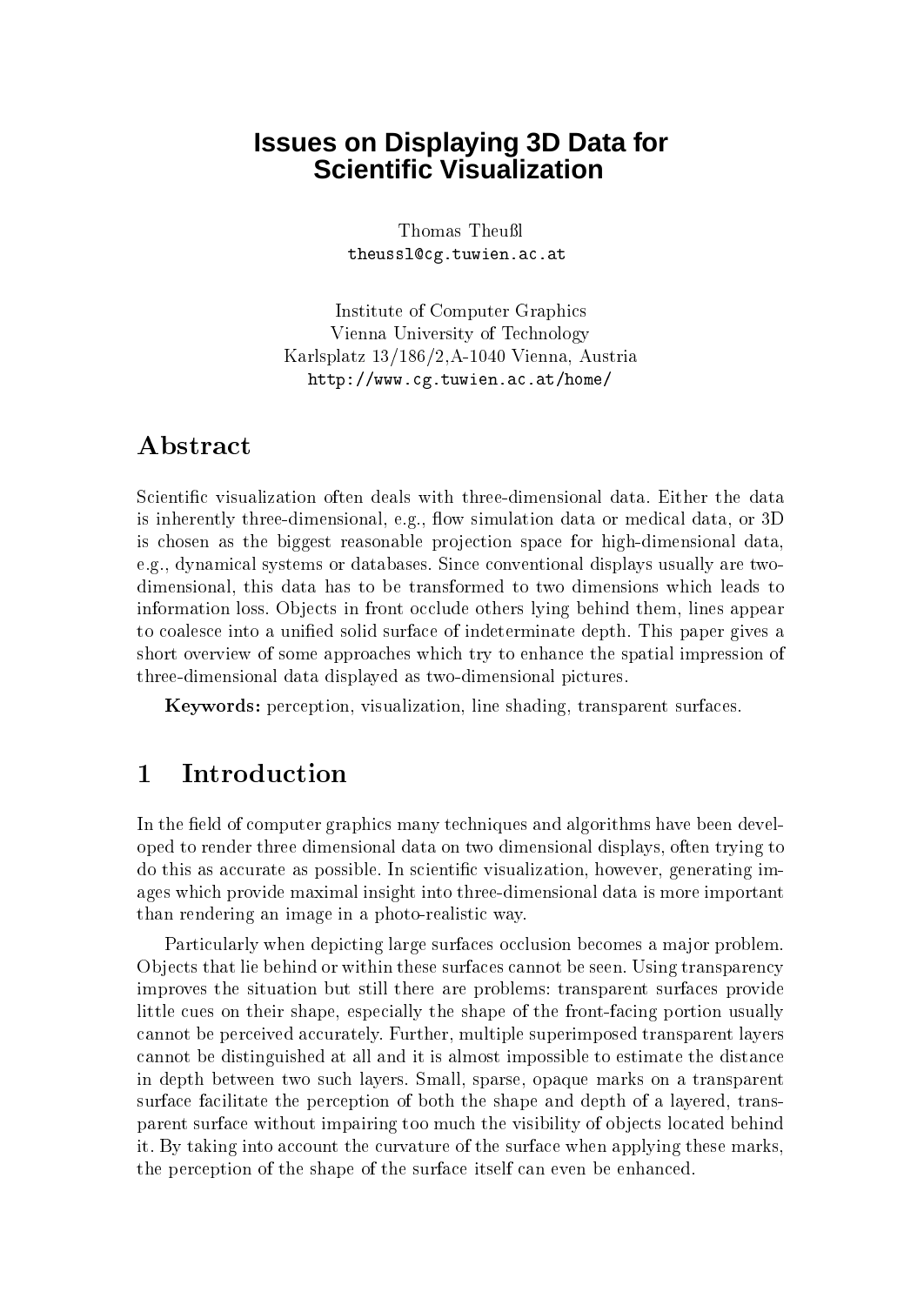Another important issue is what part of the data should be depicted not to obtain pictures which are overloaded and confusing. Especially when visualizing threedimensional flow using stream surfaces it is not only necessary to consider how to render these surfaces but also which of the infinite possible surfaces to choose  $[2]$ . Also the distribution of streamlines is not trivial [17].

When depicting lines in three dimensional space in general, occlusion is also a problem [17], but more problematic is that these lines when not in motion tend to be attened, they appear to be in one plane [7]. The use of common lighting models and the thereby achieved shading effects give important cues for the spatial perception, but there are also other approaches that try to enhance the perception of lines in three dimensional space.

#### 2 Enhancing the perception of lines in 3D  $\overline{2}$

To visualize three-dimensional vector fields it is often necessary to depict threedimensional lines, for example stream lines. Since lines in 3D do not have a unique normal vector, they either have to be 
at shaded, impairing the spatial impression of the image, or polygonal tubes have to be used, limiting the number of streamlines that can be displayed in a scene. Another approach would be to use Line Integral Convolution  $[1, 14]$ , a commonly used algorithm for visualizing vector fields, which is easily extended to 3D. Unfortunately, the results are not as good as in 2D [2], too many details obscure the flow topology. Below three approaches are described which depict lines in three-dimensional space. The first illuminates streamlines. the second tries to ray-cast vector fields and the third describes some strategies to enhance 3D Line Integral Convolution.

### 2.1 Illuminated Streamlines

Although lines in  $\mathbb{R}^3$  do not have a unique normal vector, Zöckler et al. [17] illuminate streamlines using the popular reflection model of Phong. They select from all the normal vectors the one coplanar to the light vector <sup>L</sup> and the tangent vector T. Let N be this normal vector, L the light direction, V the viewing direction, and R the unit reflection vector (the vector in the  $L-N$ -plane with the same angle to the surface normal as the incident light). Then the light intensity at a particular point is given by

$$
I = I_{\text{ambient}} + I_{\text{diffuse}} + I_{\text{specular}}
$$
  
=  $k_a + k_d \ L \cdot N + k_s \ (V \cdot R)^n$  (1)

Since light reflection on stream lines increases the spatial impression of the resulting images, lines shaded with this method provide stronger depth cues (see Figure 1). Furthermore, texture mapping capabilities of modern graphics hardware can be exploited to render these lines efficiently, achieving high frame rates even when large numbers of lines have to be rendered.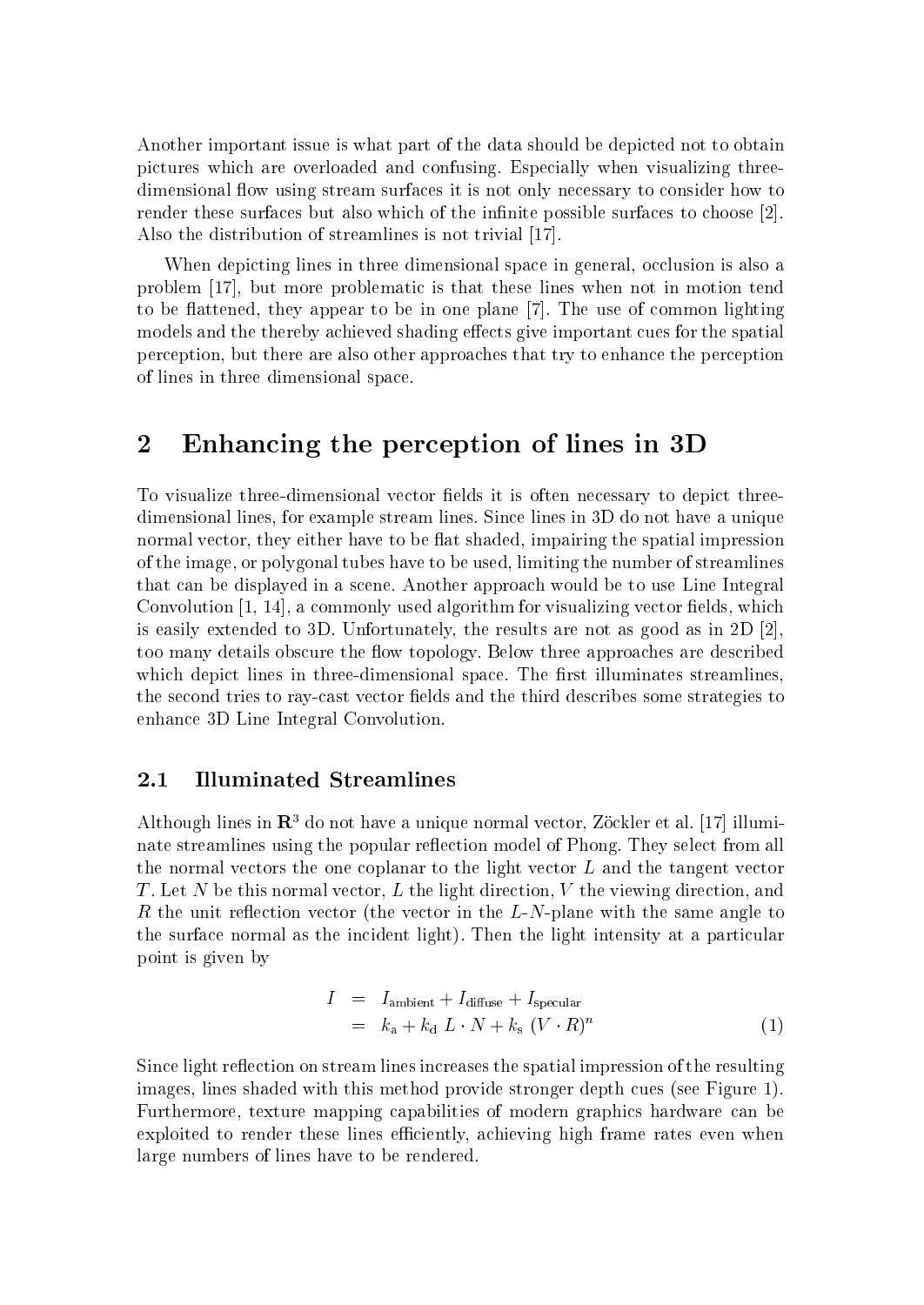

Figure 1: Illuminated Streamlines. The flow around a wing on the left and the electrostatic field of a benzene molecule on the right.

A drawback of this method is that the normal vector is not constant but a projection of the light vector into the normal plane of the stream line. This means that the angle between the light vector and the normal vector is minimized, resulting in a more uniform brightness than we are used to perceive in real world. This effect yet can be compensated by exponentiating the diffuse reflection term in Equation (1).

### 2.2 Ray-casting Vector Fields

Ray-casting [8] is a direct volume rendering method, where rays are cast into a 3D array of values and for each rayavector of sample colors and opacities is computed by re-sampling the voxel database at k evenly spaced locations.

When ray-casting a vector field  $[3]$ , there is exactly one stream line crossing the viewing ray at each sampling point. To shade the sampling color accordingly, there is again the problem that lines in 3D do not have a unique normal vector. Since there is one plane to which the local velocity vector is normal, the vector which points mostly towards the viewer while lying in this plane is chosen as the normal vector. If the light source is located at the viewing position, the shading computation is simplified and flow towards or away from the viewer appears dark and flow normal to the viewing direction appears brightest. However, this approach leads to visualizations that are difficult to interpret if only a still image is used (see Figure 2 on the left). The spatial orientation of the flow is much better perceived if viewpoint animation is used.

To enhance the spatial impression in single images, it makes sense to use pseudo-color to express velocity magnitude (see Figure 2 on the right) or even vector field direction. Therefore, the angle between the streamline normal and the light source is mapped to sample hue, so we can see where the flow is directed towards or away from the light source, i.e., the viewing direction here. The use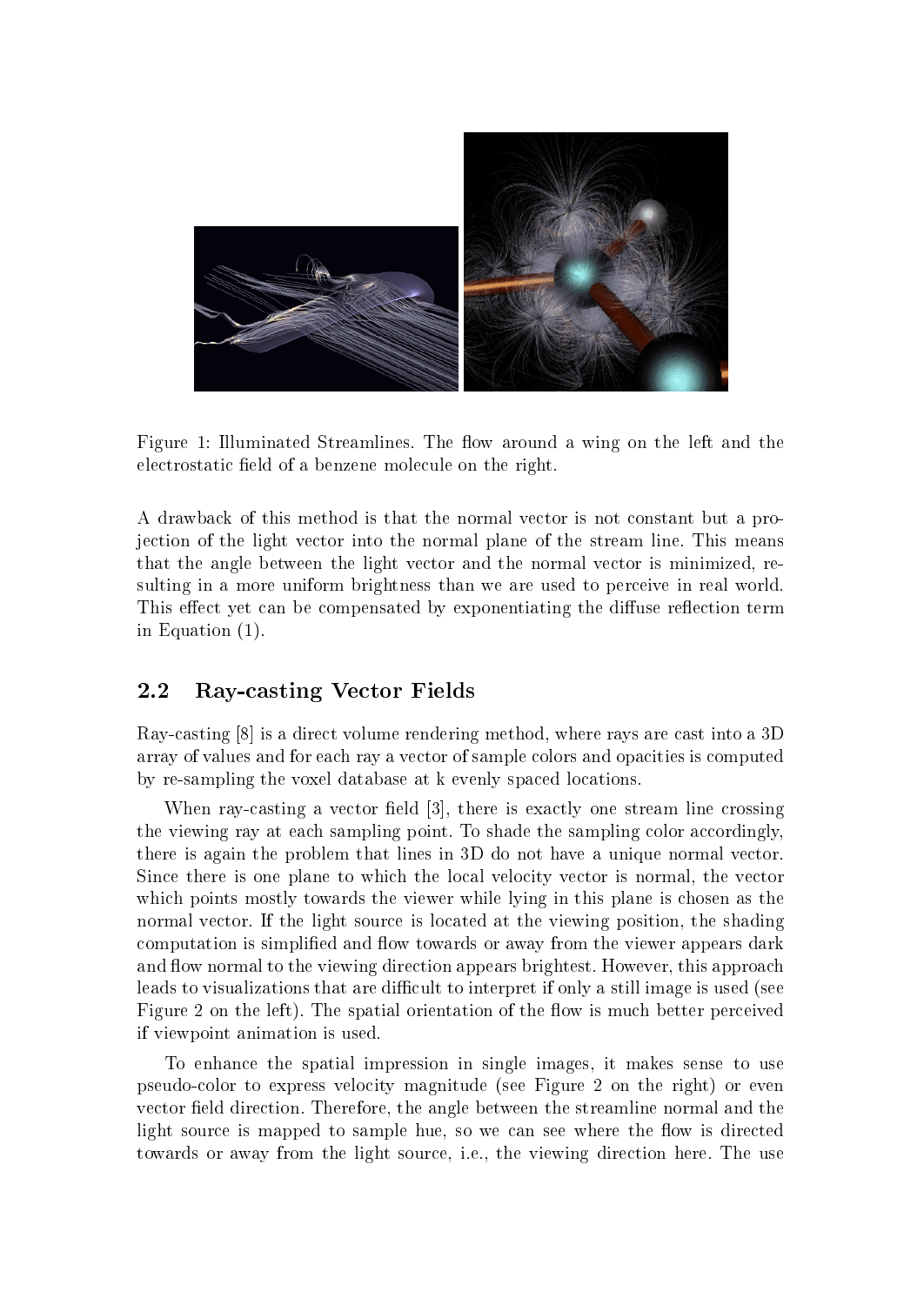

Figure 2: Ray-casted vector fields. On the left streamline shading without color mapping, on the right color is mapped to velocity magnitude. Light source in both pictures at viewing position.

of pseudo-color yet for the visualization of vector field direction is something to which the user first has to become accustomed to.

### 2.3 Volume Line Integral Convolution

Line Integral Convolution  $(LIC)$  is an elegant algorithm for visualizing vector fields. Very good results are achieved for 2D vector fields, but extending it to 3D arises some problems. The pictures get confusing, too many details obscure the flow topology. Some modications to the original algorithm have been proposed by Interrante and Grosch [7] to achieve better results in three dimensions.

The texture used with 2D LIC would normally be an opaque, uncorrelated white noise. This has the drawback that the orientation of the vector field cannot be perceived. Wegenkittl et al. [16] developed a method, Oriented Line Integral Convolution (OLIC), where they use a low frequency input texture and a ramp like convolution kernel to depict both direction and orientation of the flow. This, further, inspired Interrante and Grosch to enhance 3D LIC by using a sparsely opaque input texture and to use LIC to correlate both color and opacity values in the direction of the flow. They also proposed that the input spots in the volume should be randomly situated according to an approximate Poisson-disk distribution, rather than laid out purely randomly. See Figure 3 for an example.

If the stream lines are shaded as described in Section 2.1, the local orientation of the flow can be clearly depicted but streamlines that are separated in depth but which flow in a similar direction cannot effectively be distinguished. The following techniques have proven useful for clarifying the display of volume textures generated via 3D LIC: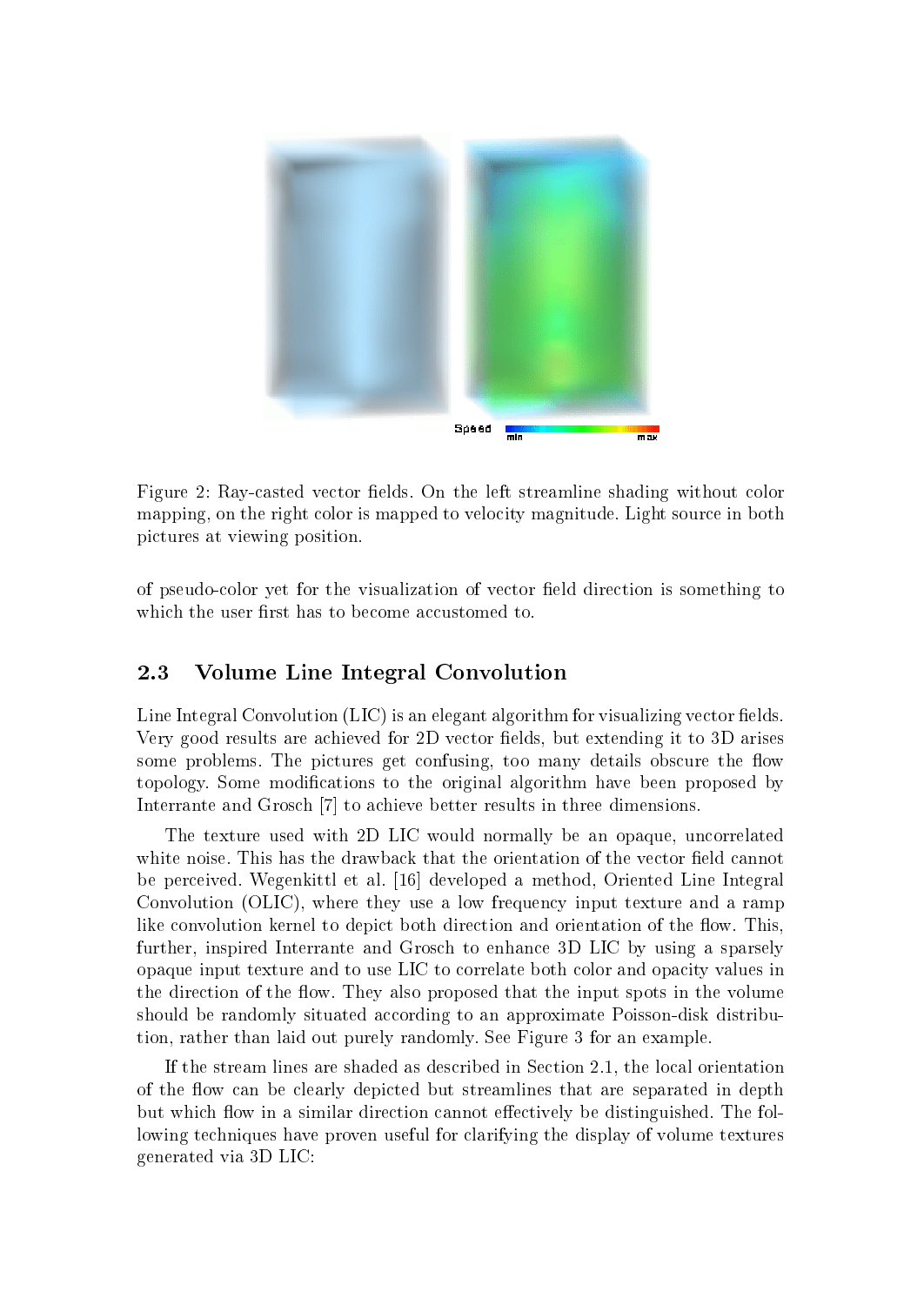

Figure 3: Volume Line Integral Convolution from an input texture of evenlydistributed random point samples. Shading is computed as described in Section 2.1.

- By assigning each of the dierent input texture elements one of a small number of harmonious yet readily distinguishable different hues, the differentiating of the distinct lines is facilitated. Colors can be randomly distributed among the input points or may alternatively be assigned on the basis of a function computed either over the streamline or its point of origin. Care must be taken with the second approach to prevent the perceptual clumping of elements in homogeneously-valued regions, for example by assigning random luminance variations.
- Artists and illustrators often use gaps to indicate the depth relation if a line crosses behind another. To depict such gaps, a second input texture, identical to the first except that it contains slightly larger spots at the same location as the smaller spots in the original texture, is used during volume rendering to decrease the contribution to the final image of any voxel encountered after a halo, that is the margin that surrounds every line in the second input texture, has been entered and subsequently exited, emphasizing the depth discontinuities in such a way.
- Another approach to facilitate local depth order judgements would be to use stereo, or to animate the lines so that they follow the flow.

# 3 Enhancing the perception of layered surfaces

Many applications benet from displaying multiple surfaces. When these surfaces are depicted opaquely, ma jor parts of the model are occluded. This makes it important to render layered surfaces in such a way, that outer structures can be seen and seen through the same time. Using transparency to show what lies behind or within surfaces can be a useful device. Unfortunately, the shape of transparent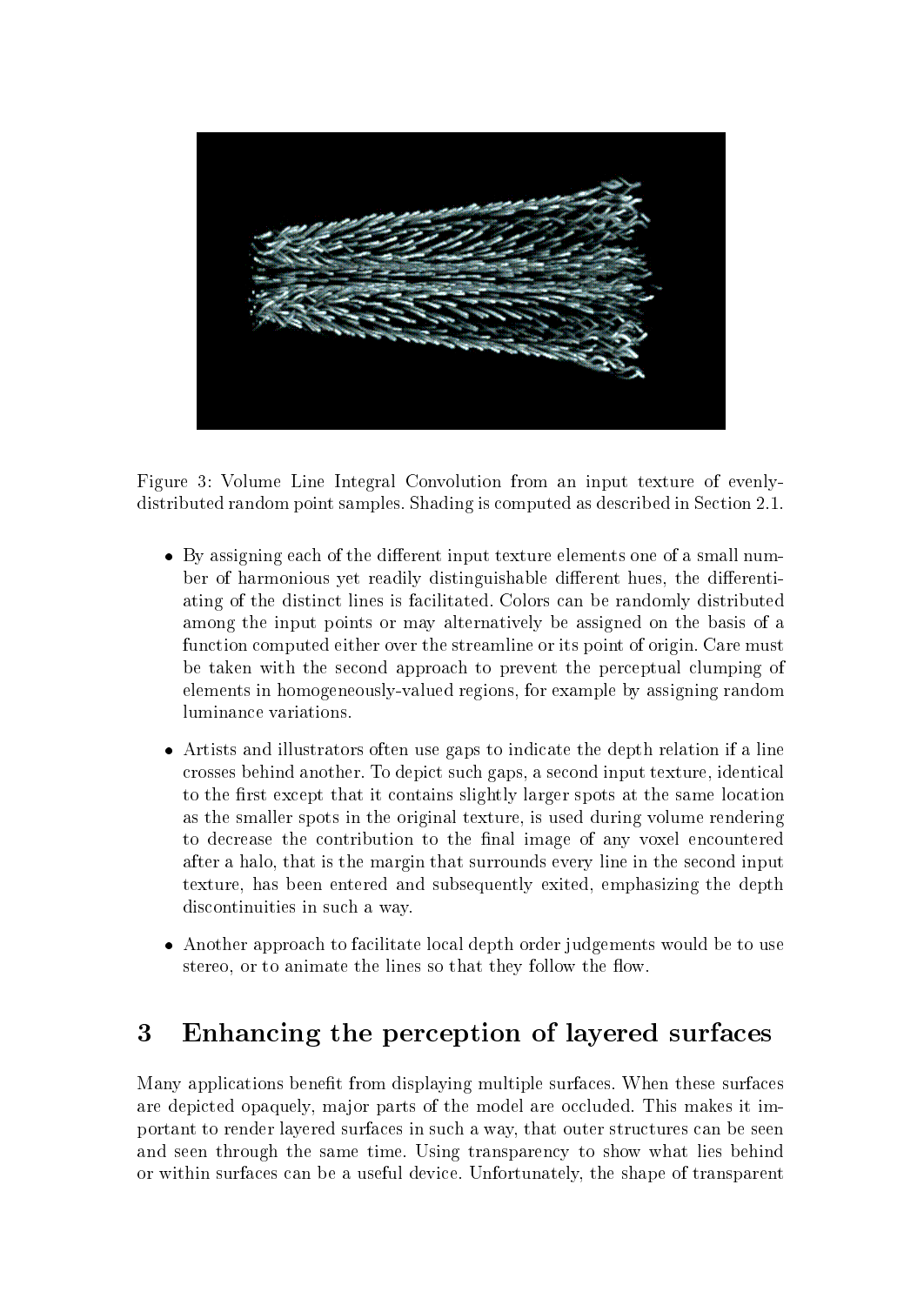

Figure 4: Multiple transparent surfaces on the left and multiple opacity-modulating surfaces on the right

surfaces becomes more difficult to perceive accurately, for ordinary depth cues of shading and occlusion are minimally present on them. Adding partly transparent, partly opaque textures to these surfaces achieves perceptual benets. Several approaches are described below.

### 3.1 3.1 Opacity-modulating Triangular Textures

Rheingans [13] suggested a straightforward approach which uses conventional texture mapping techniques to apply a pre-computed two-dimensional texture to a surface in 3D. These surfaces are assumed to be composed entirely of triangles, for arbitrary polygon meshes can easily be transformed into triangle meshes.

The texture should have certain characteristics in order to give strong shape cues on surfaces:

- It must be able to be tiled without seams, since such seams might draw the observers attention without providing useful information.
- It must have both enough transparent parts for the ob jects behind to be seen clearly and enough opaque parts for the surface on which it lies to be clearly perceived. For these are directly at odds with one another, the right balance must carefully be achieved as the case arises.
- It should be easy to generate and quick to render. Therefore, it should be a precomputed image stored in texture memory rather than defined by a procedure evaluated during the shading calculations.

Since the polygons the texture is to be applied to are all triangles, it is obvious to define an equilateral triangular texture element which is easily mapped to the triangles. Furthermore, if the sequence of texture values along each side is identical, and consequently the values at the texture extreme points are the same, any side of the texture element will match seamlessly with any other side.

If the texture element is defined on an equilateral triangle, the textured surface will appear most regular when the triangles on the surface are also equilateral.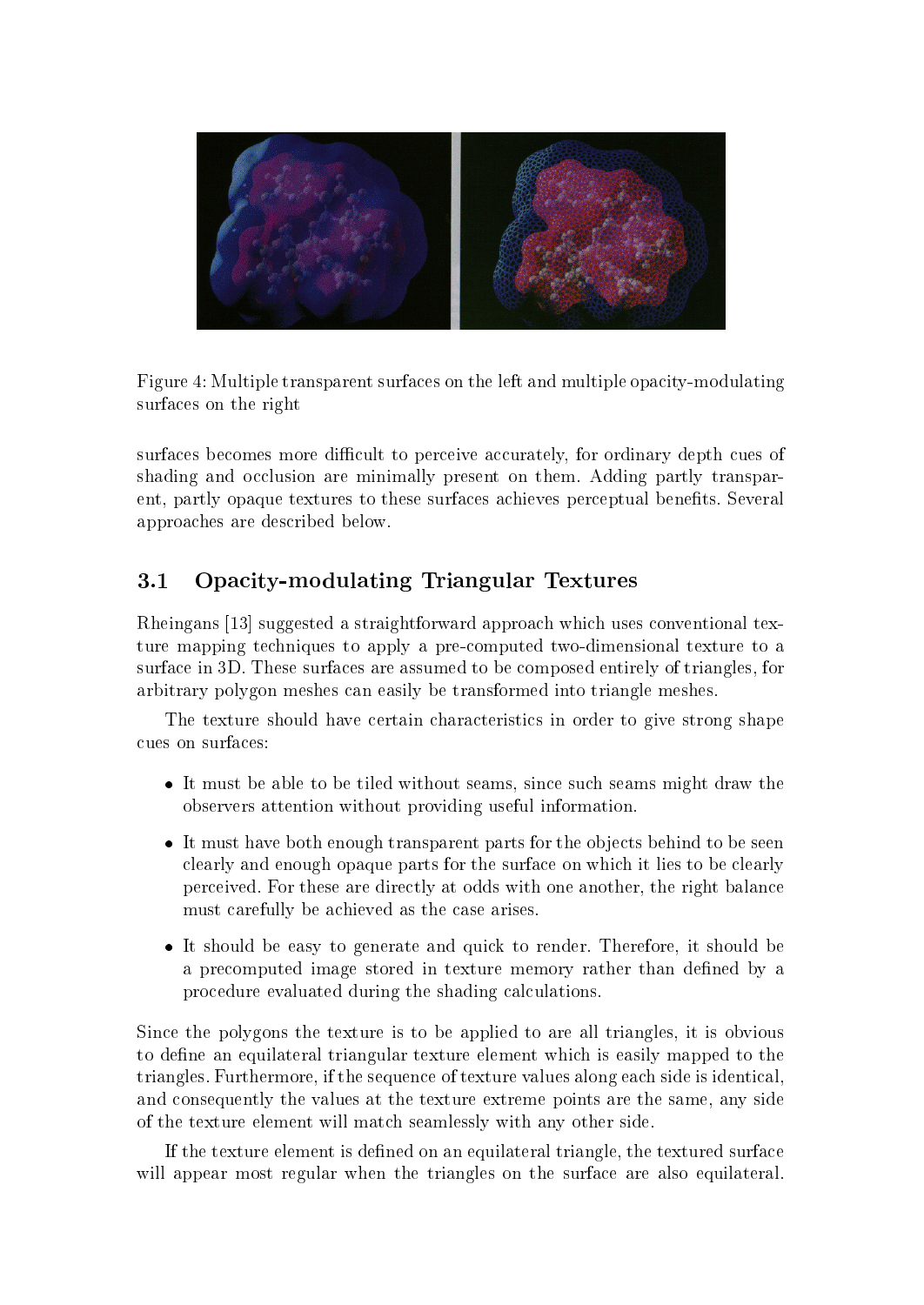Unfortunately, surface extraction methods like the marching cubes algorithm [11] normally do not produce equilateral triangles. So texture pattern regularity must be improved by a preprocessing step which regularizes the polygonal tessellation producing triangles more uniformly sized and closer to equilateral, to avoid disruption of the texture regularity. Rheingans used a re-tiling algorithm developed by Turk [15]. Figure 4 compares multiple transparent surfaces to multiple opacitymodulating surfaces.

### 3.2 Feature Lines

Using feature lines as a sparse, opaque texture on transparent surfaces [5, 12] was inspired by the ability of gifted artists to define a figure with just a few strokes. The two types of geometric features most often represented in line drawings are discontinuities of depth (silhouettes and contours) and discontinuities of curvature (sharp ridges and valleys). Depicting this small set of meaningful lines gives strong cues on the shape and position of transparent surfaces.

Silhouette and contour curves are the 2D-projection of points on the 3D surface where the direction of the surface normal is orthogonal to the line of sight. Silhouette lines are always visible for they form a closed outline around the projection. Contour curves may be disjoint an can fall within the projective boundary. Although contour curves are important shape descriptors, their use under conditions of stereo and motion are limited. Because they are viewpoint-dependent, they must be recomputed and redrawn every time the viewpoint changes or they will seem to crawl over the surface confusing the perception of the surface data. Furthermore, these contour lines provide little indication of depth distance or surface shape across forward-facing areas.

Another sparse set of descriptive lines, but which remain fixed on the surface under dynamic viewing conditions, are ridge and valley lines. To detect these feature lines some characteristics of surfaces must be examined. At any non-spherical point on a generic, smooth surface is one direction in which the the surface is curving most strongly. This direction is referred to as the first principal direction and the curvature in this direction is referred to as the first principal curvature. These two can easily be computed at arbitrary points on a smoothly curving surface from the eigenvectors and eigenvalues of the second fundamental form [5].

Valley lines now are the locus of points on a surface where the normal curvature assumes a local minimum in the principal direction associated with the largest, negative curvature and ridge lines are the locus of points on a surface where the normal curvature assumes a local maximum in the principal direction associated with the largest, positive curvature. Every point classified to lie on or near a ridge or valley line is assigned an additional amount of opacity and a slightly different color to better distinguish between these two kinds of feature lines.

If all the points identied by the preceding denition are displayed opaquely, the result is not satisfactory, too much lines are displayed. So steps must be taken to selectively emphasize more important ridge and valley regions and de-emphasize the others: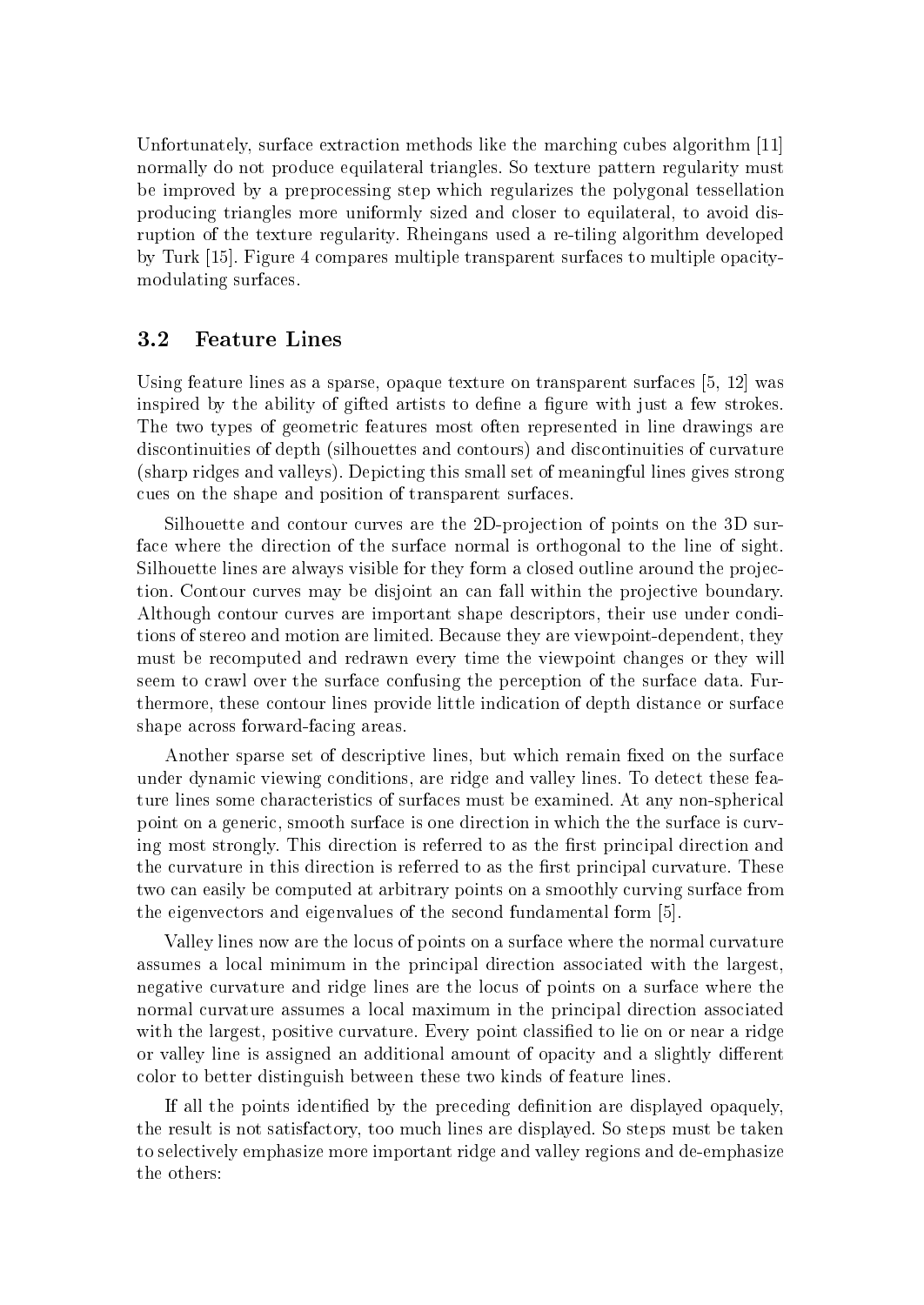

Figure 5: An untextured skin surface on the left and the same skin surface with ridge and valley texture on the right.

- First, the opacity of the ridge and valley points can be dened as a function of the relative magnitude of the normal curvature in the first principal direction. This emphasizes more sharply curved regions.
- Next, only these ridge or valley points are assigned an additional amount of opacity, which magnitude of the maximum principal curvature at that point exceeds a specified cutoff.
- It is possible, that after these two steps very deep, but the contract of the steps of the steps of the steps o spurious ridge or valley lines remain visible. The approach to eliminate these lines is to step away from the point in the first principal direction and look if the approximated surface normals begin to realign before a specied minimum distance has been traversed.

Figure 5 shows a treatment plan for a patient with prostate cancer.

Not all surfaces can be sufficiently characterized by feature lines. There are situations in which a more continuous representation of both areas where the surface shape is changing and areas across which it remains relatively uniform would be desirable. The use of curvature directed strokes [6] was again inspired by artist's use of lines to show shape. Our perception of a surface's form is strongly affected by the choice of line direction used to represent it. Several different basic techniques are commonly used. Strokes uniformly directed across an entire image tend the objects appear to be flattened, vertically-oriented strokes emphasize height and horizontally-oriented strokes emphasize width. But the effect that has been chosen to pursue in this work is to align the stroke direction with the direction of strongest curvature of the surface.

The first step is to iteratively select points as evenly distributed as possible over the surface around each texture element will be centered. Next, principal direction, for the direction of the stroke, and principal curvature, for the length of the stroke,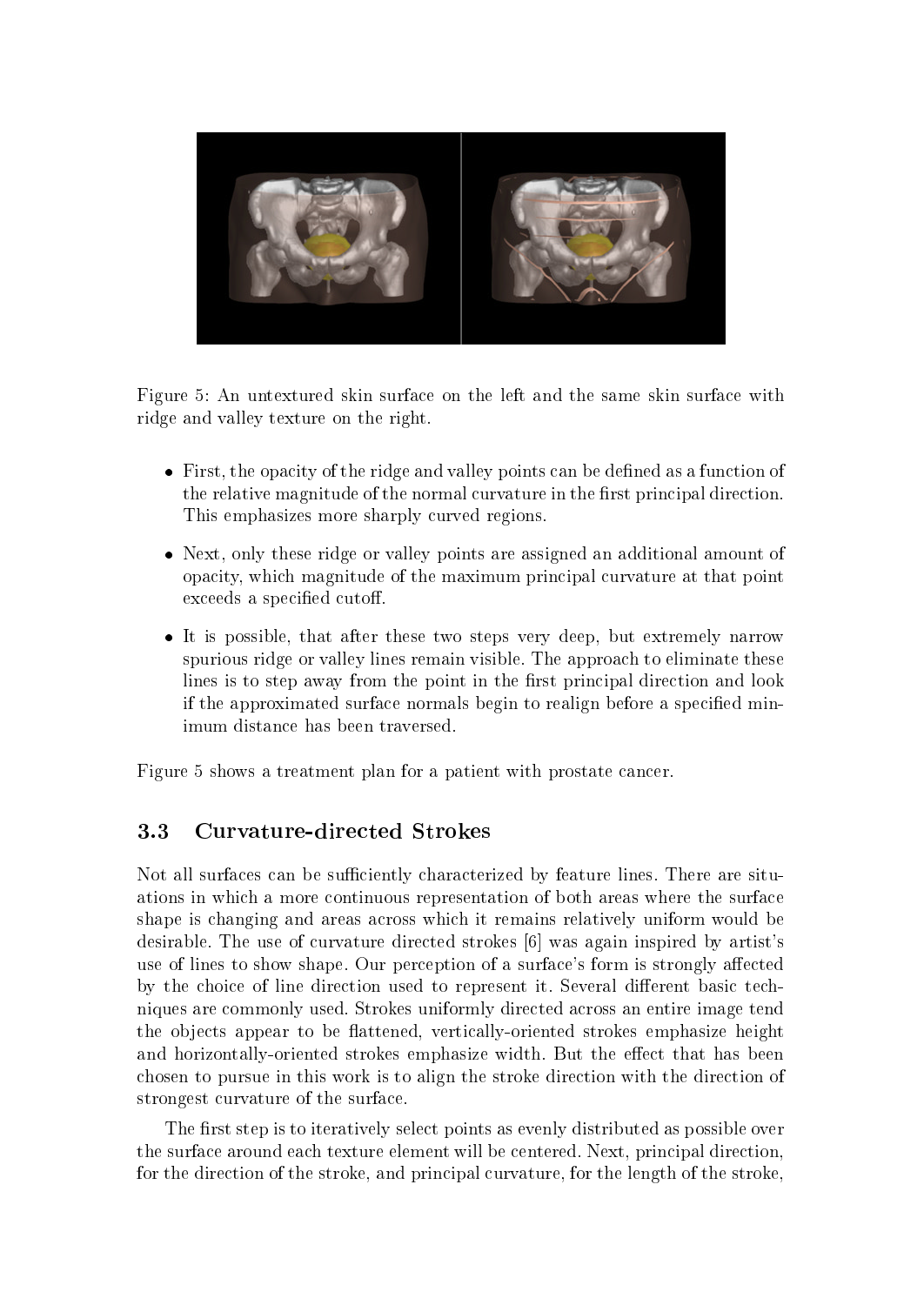

Figure 6: Transparent outer shell with principal direction texture on the left compared to a transparent outer shell textured with randomly-oriented constant length strokes on the right.

are computed at each centerpoint. Each stroke is now modelled as a "slab" with a length dependent of the principal curvature, a height large enough to allow each slab to contain the surface across its fullest possible extend without being so large that it opacifies the surface in unintended areas, and a properly chosen width. The geometrical definition of each individual stroke is now simply passed to the volume renderer (see Figure 6).

### 3.4 Principal Direction-driven 3D LIC textures

Although the results achieved with the method described in Section 3.3 are quite good, the modelling of the \slabs" as geometric ob jects is not satisfying. Furthermore, these "slabs" have to be recomputed for each isosurface out of the same set of data, which is cumbersome in cases where it is necessary to view not one but multiple level surfaces through a volume distribution.

Interrante [4] proposes a method where the set of principal directions and principal curvatures is used to define a natural flow over the surface of an object. Since the first principal direction is tangential to the surface with direction of the strongest curvature, each stream line will lie on an isosurface aligned to the curvature of this surface. The set of principal directions can be precomputed for the whole dataset and via 3D Line Integral Convolution it is now possible to generate a solid stroke texture that illustrates the essential shape information of any level surface in the data.

Figure 7 compares a transparent surface to a surface with a texture generated via 3D Line Integral Convolution and the set of principal directions applied, Figure 8 depicts a series of six surfaces textured by the same method.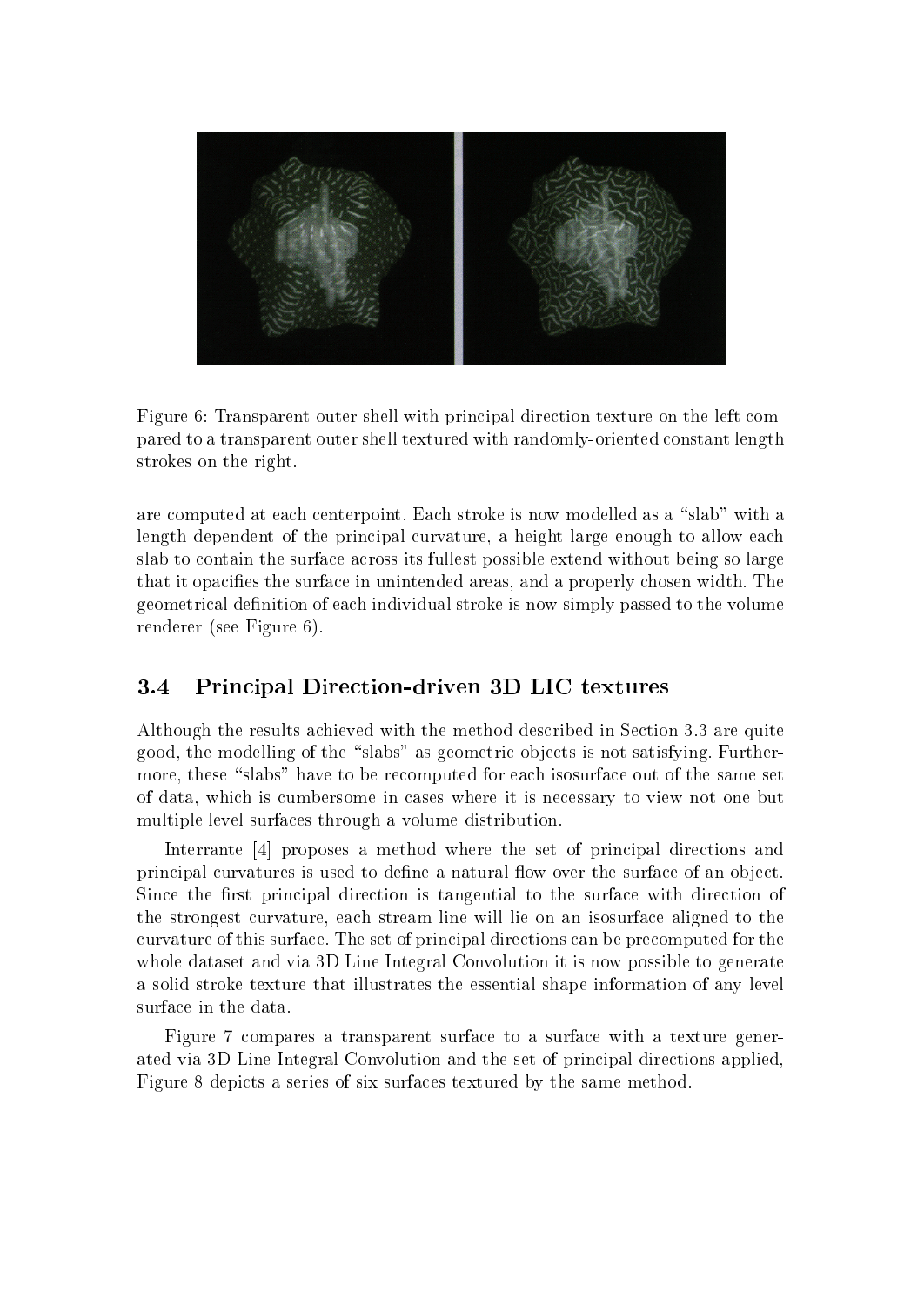

Figure 7: Transparent surface on the left and the same surface on the right with a texture applied generated via principal direction-driven 3D Line Integral Convolution



Figure 8: A series of six level surfaces with the same texture applied generated via 3D Line Integral Convolution and the set of principal directions.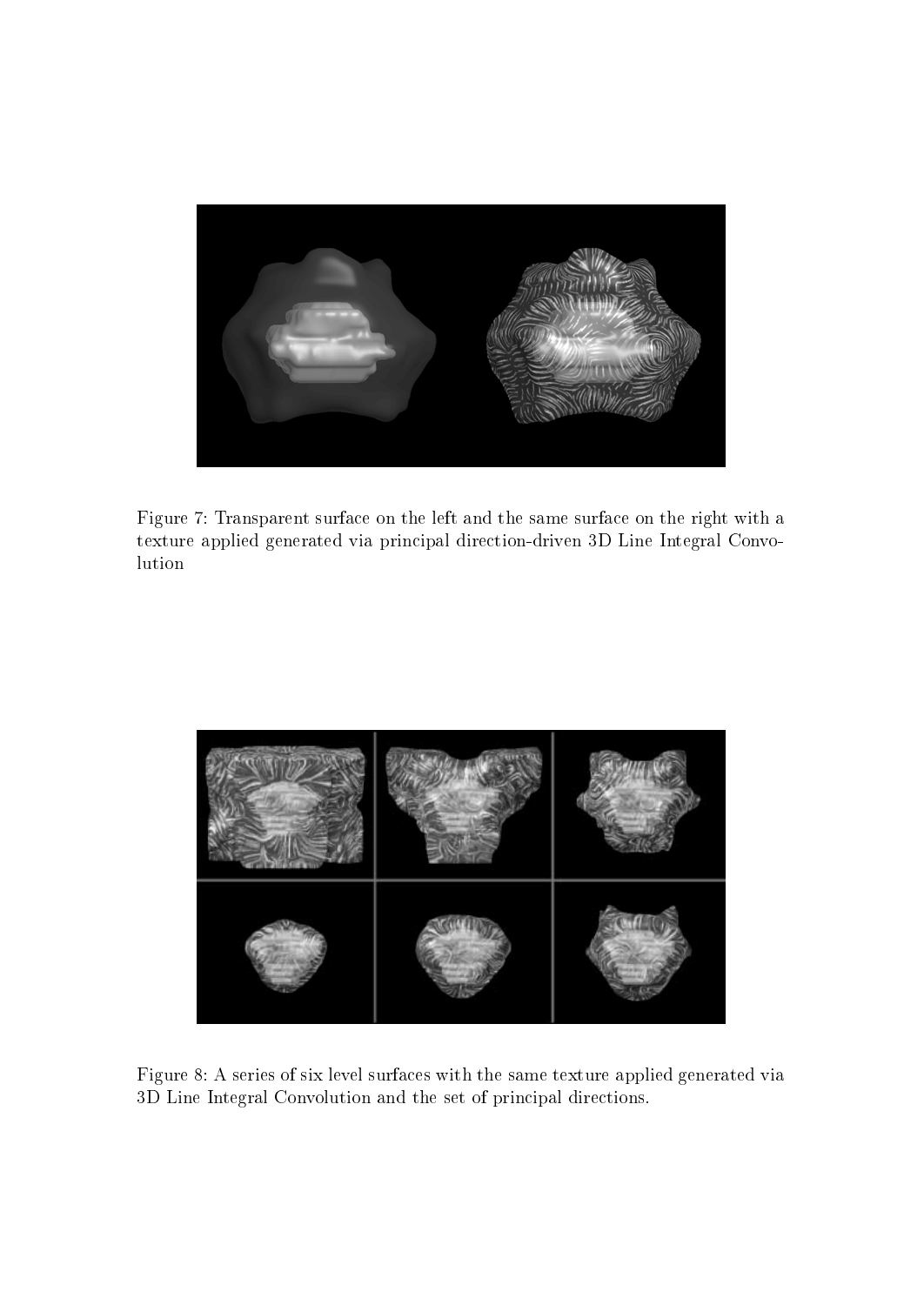

Figure 9: Stream arrows on a stream surface of a dynamical system.

#### 3.5 **Stream Arrows**

In Section 2 several approaches were discussed which try to visualize threedimensional flow by depicting lines in space. Another approach would be to visualize dynamical systems by depicting stream surfaces. A major problem thereby is that such surfaces often occlude ma jor parts of the model. Again, transparency alone does not solve the problem for transparent surfaces provide little depth cues. Furthermore, since flow has a direction it would be desirable to visualize this direction too.

An extension to standard stream surfaces that on the one hand lets one see through the surfaces and on the other hand depicts the direction of the flow is the use of stream arrows [10]. Therefore, arrow-shaped textures are mapped to the surface, which both depict the direction of the flow and can be made transparent to show what lies behind them (however, it is also possible to make the remaining surface transparent and depict the stream arrows opaquely). Figure 9 shows a stream surface with stream arrows which, since they are transparent, let one clearly see the inner structure of the dynamical system.

The problem with this approach is that the arrows are equal-sized in texturespace so they tend to become too big or too small in areas where stream surfaces spread over regions of high divergence or convergence. To generate stream arrows that are almost equal-sized in the final image it is better to use hierarchical stream arrows  $[9]$ . Therefore, a stack of stream arrows textures is defined, where the scale relation of the arrows between successive levels is defined by a constant factor. The ratio between the size of a mesh in texture space and in phase space is then used to find the most appropriate level in the stack, which makes the arrows almost equal-sized in the rendered picture. It would not be useful to define a continuous size function for this purpose because the ability to represent local divergence or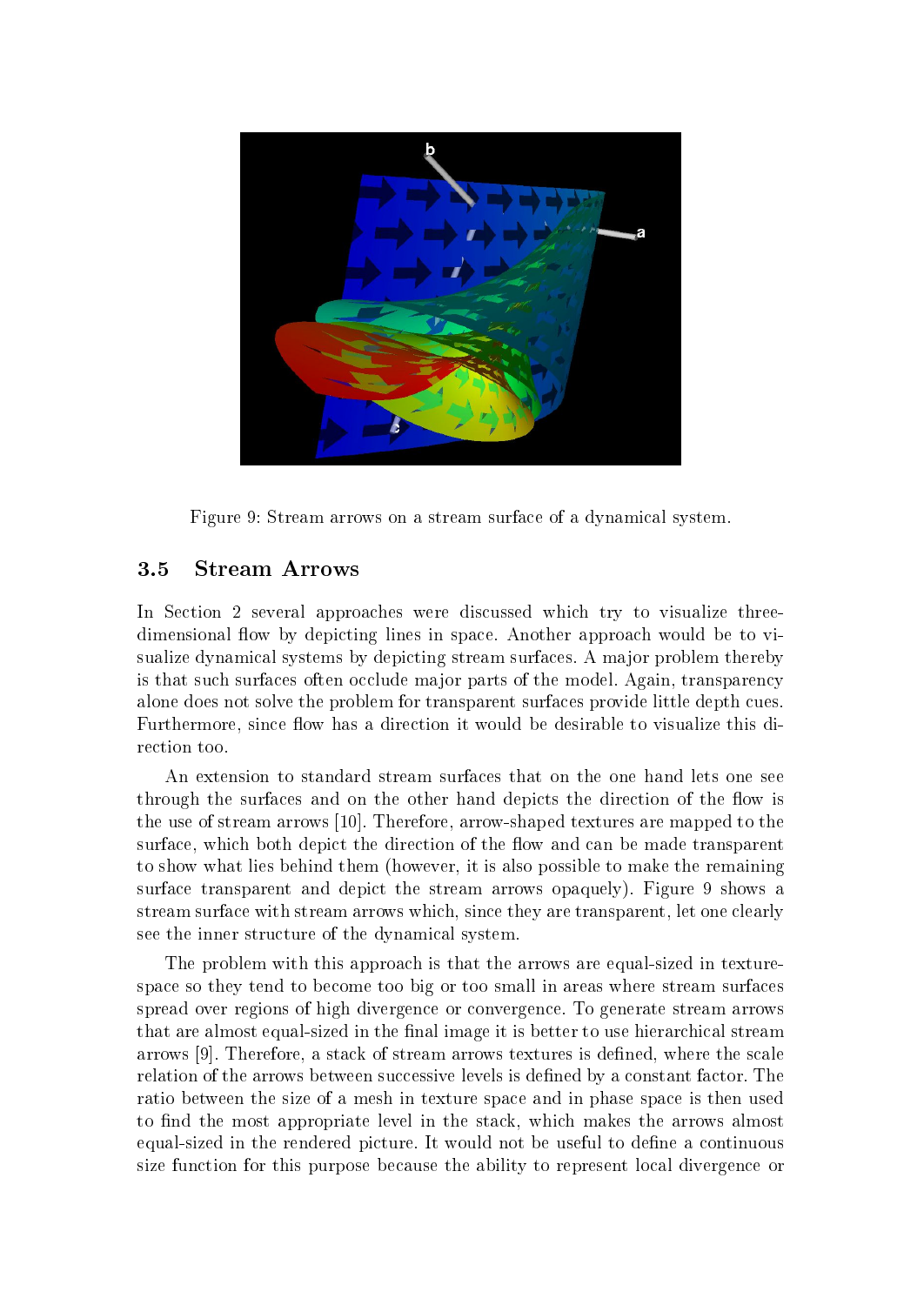convergence would be lost then.

## $\overline{\mathcal{A}}$

When visualizing three-dimensional data on two-dimensional displays there are several points that have to be considered.

Lines in 3D do not have a unique normal vector, integrating over all normal vectors cannot be done efficiently, so one vector has to be chosen to shade the lines accordingly, for shading very much increases the spatial impression of the resulting images. Illuminated stream lines, where the vector coplanar to the light and tangent vector is chosen as normal vector, give a much better impression of the vector field structure than flat shaded stream lines. However, care must be taken to select the seed points in such a way that the resulting images do not get overloaded and confusing. Detecting characteristic structures and depicting them properly with selected stream lines reduces occlusion and enhances the perception of the vector field structure.

Occlusion yet becomes a ma jor problem when depicting surfaces. Transparency is useful to let one see through surfaces but impairs the spatial impression of the surface itself and the relative depth of multiple layered surfaces. The general approach is to use a sparse, opaque texture so the surface can be seen and seen through the same time. Standard hardware texture-mapping routines can be used to apply a opacity-modulating texture to a surface. This increases very much the perception of the shape of the surface itself but often impairs the perception of the inner structures. Other approaches try to emphasize characteristic parts of the surface, e.g., by depicting ridge and valley lines or by defining strokes dependent of the curvature of the surface. When depicting stream surfaces it is desirable to visualize the direction of the flow too what is nicely done by stream arrows, arrow-shaped textures mapped to the stream surfaces.

## References

- [1] Brian Cabral and Leith (Casey) Leedom. Imaging vector fields using line integral convolution. In James T. Kajiya, editor, *Computer Graphics (SIG-* $GRAPH$  '93 Proceedings), volume 27, pages 263-272, August 1993.
- [2] Wenli Cai and Pheng-Ann Heng. Principal stream surfaces. In IEEE Visualization '97, October 1997.
- [3] Thomas Frühauf. Raycasting vector fields. In IEEE Visualization '96. IEEE. October 1996. ISBN 0-89791-864-9.
- [4] Victoria Interrante. Illustrating surface shape in volume data via principal direction-driven 3D line integral convolution. In Computer Graphics, Annual  $Conference\ Series, pages\ 109-116, 1997.$